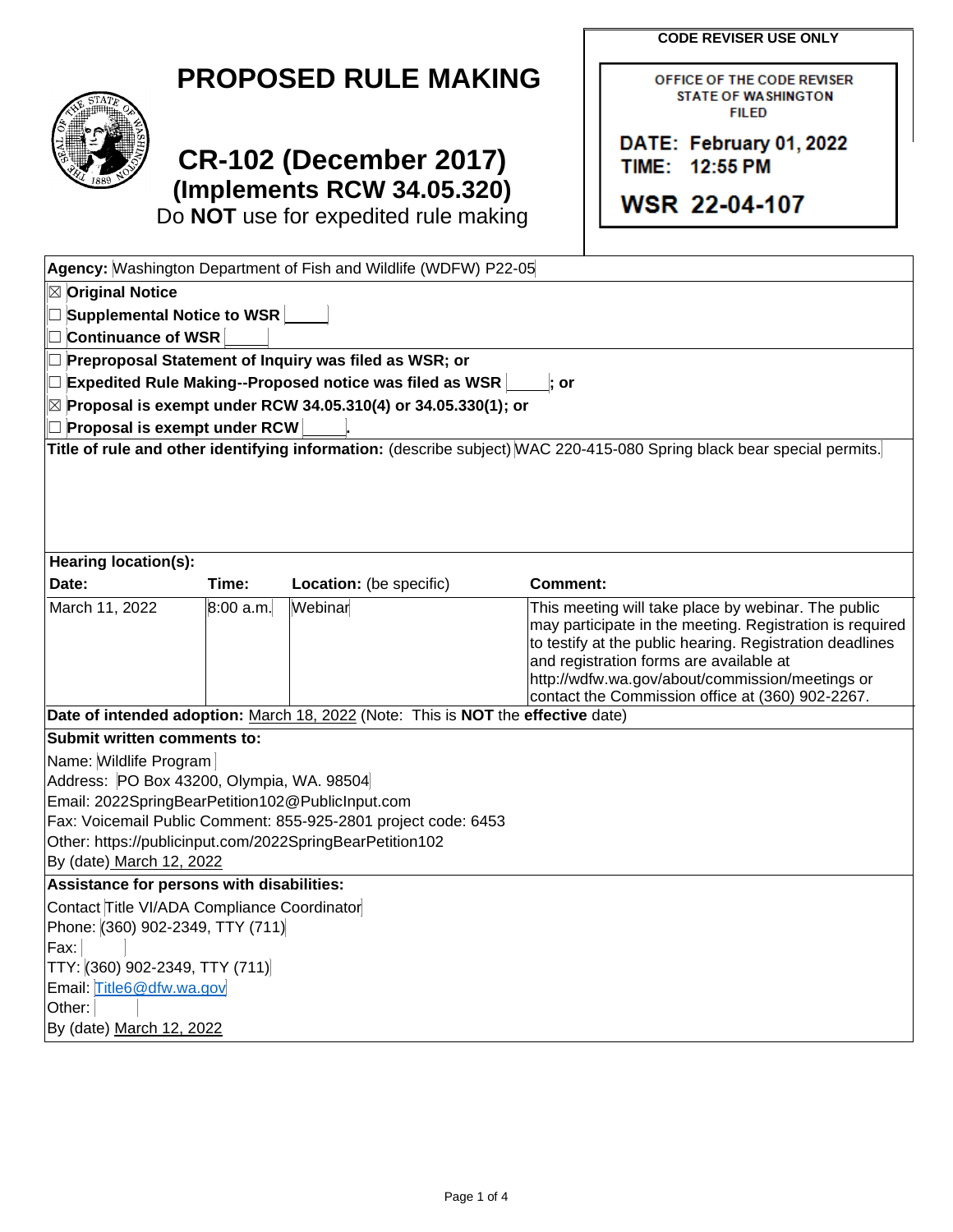**Purpose of the proposal and its anticipated effects, including any changes in existing rules:**  The purpose of the proposed amendments to WAC 220-415-080, currently titled "2021 Spring black bear special permits", is to carry forward a long-standing spring recreational hunting opportunity of black bears on an annual basis. If the proposed amendments are adopted, WDFW would issue a limited number of spring bear special hunting permits each year for geographically focused spring hunting of black bear, that can in some instances help address other management issues such as human-bear conflict, commercial timber damage or concerns for ungulate species neonate recruitment. WDFW is proposing to remove the year from the title of WAC 220-415-080, and to add a stipulation prohibiting harvest of female black bears with offspring and prohibiting the harvest of offspring. Offspring would be defined as less than one year old or less than 50 pounds. The proposed amendments also include minor modifications to harvest and inspection procedures. The anticipated effect of the proposed amendments, if approved, would be a limited, annual hunting opportunity for approximately 664 hunters who receive permits, and WDFW anticipates approximately 145 black bears would be harvested annually through this limited permit hunting opportunity.  $\mid$ 

**Reasons supporting proposal:** On January 21, the Fish and Wildlife Commission voted in response to a rule making petition to initiate rulemaking to amend WAC 220-415-080 with a proposal to remove from the title the year "2021." A central part of WDFW's legislative mandate is to provide sustainable recreational hunting opportunity. Spring bear special permit hunts are one of a very limited number of spring hunting opportunities and there is very strong interest from hunters for the limited spring bear hunting permits. Washington State black bear population is robust and an annual spring hunt with approximately 664 permits is sustainable. WDFW is proposing a reduction in permit numbers for hunt unit 684 (from 10 to 6 compared to 2021) in order to reduce crowding on the limited accessible areas of mostly private land. Removing the year from the title would minimize the need for annual rulemaking unless hunt areas or permit levels need adjustment. The addition of a prohibition on the harvest of offspring and females with offspring would minimize the potential of orphaning cubs. The edits to the language related to animal inspection would clarify to hunters the components necessary for harvest check and inspection. The proposed revisions clearly state that the pelt and head must be unfrozen and that evidence of sex and the head must be attached to the pelt. Further the proposed edits would assist WDFW staff's implementation of the rule by adding a requirement that a successful hunter schedule an inspection with WDFW staff within 72 hours of the harvest.

|                                                   |                                           | Statutory authority for adoption: RCWs 77.04.012, 77.04.055, 77.12.047.                |                                                   |
|---------------------------------------------------|-------------------------------------------|----------------------------------------------------------------------------------------|---------------------------------------------------|
|                                                   |                                           | Statute being implemented: RCWs 77.04.012, 77.04.055, and 77.12.047.                   |                                                   |
| Is rule necessary because of a:                   |                                           |                                                                                        |                                                   |
| Federal Law?                                      |                                           |                                                                                        | $\boxtimes$ No<br>Yes                             |
|                                                   | <b>Federal Court Decision?</b>            |                                                                                        | $\boxtimes$ No<br>Yes                             |
| <b>State Court Decision?</b><br>If yes, CITATION: |                                           |                                                                                        | $\boxtimes$<br>No<br>Yes                          |
|                                                   |                                           | Name of proponent: (person or organization) Washington Department of Fish and Wildlife | $\Box$ Private<br>$\Box$ Public<br>⊠ Governmental |
|                                                   | Name of agency personnel responsible for: |                                                                                        |                                                   |
|                                                   | Name                                      | <b>Office Location</b>                                                                 | Phone                                             |
|                                                   |                                           | 1111 Washington St. SE                                                                 |                                                   |
|                                                   | Eric Gardner                              | Olympia, WA. 98501                                                                     | (360) 902-2515                                    |
|                                                   | Eric Gardner                              | 1111 Washington St. SE<br>Olympia, WA. 98501                                           | (360) 902-2515                                    |
| Drafting:<br>Implementation:<br>Enforcement:      | <b>Steve Bear</b>                         | 1111 Washington St. SE<br>Olympia, WA. 98501                                           | (360) 902-2373                                    |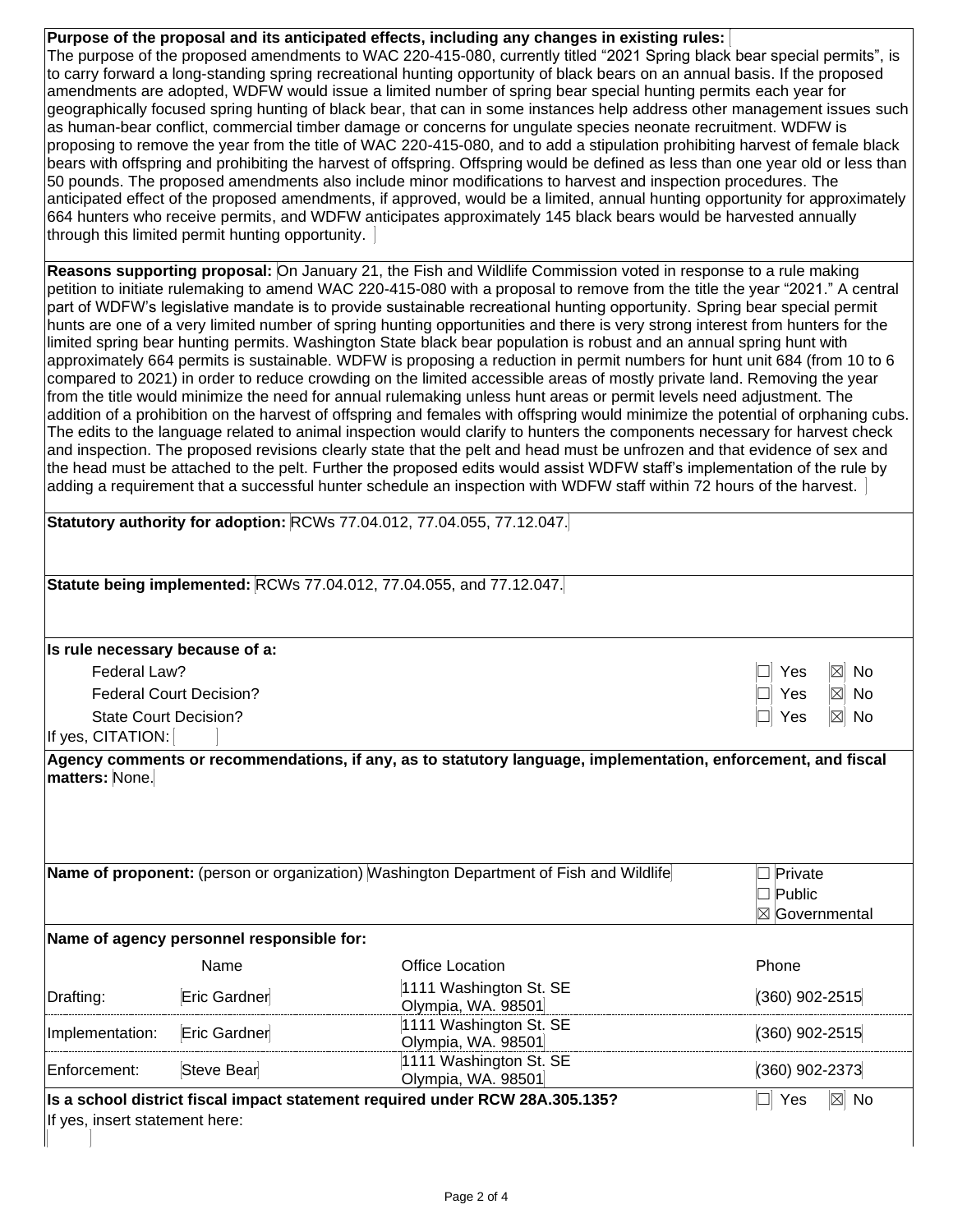|                                                                                                                                                                                     | The public may obtain a copy of the school district fiscal impact statement by contacting:                                                                                                        |                                                                                                                                |  |
|-------------------------------------------------------------------------------------------------------------------------------------------------------------------------------------|---------------------------------------------------------------------------------------------------------------------------------------------------------------------------------------------------|--------------------------------------------------------------------------------------------------------------------------------|--|
|                                                                                                                                                                                     | Name:                                                                                                                                                                                             |                                                                                                                                |  |
|                                                                                                                                                                                     | Address:                                                                                                                                                                                          |                                                                                                                                |  |
|                                                                                                                                                                                     | Phone:                                                                                                                                                                                            |                                                                                                                                |  |
|                                                                                                                                                                                     | Fax:                                                                                                                                                                                              |                                                                                                                                |  |
|                                                                                                                                                                                     | TTY:<br>Email:                                                                                                                                                                                    |                                                                                                                                |  |
|                                                                                                                                                                                     | Other:                                                                                                                                                                                            |                                                                                                                                |  |
|                                                                                                                                                                                     | Is a cost-benefit analysis required under RCW 34.05.328?                                                                                                                                          |                                                                                                                                |  |
|                                                                                                                                                                                     | Yes: A preliminary cost-benefit analysis may be obtained by contacting:                                                                                                                           |                                                                                                                                |  |
|                                                                                                                                                                                     | Name:                                                                                                                                                                                             |                                                                                                                                |  |
|                                                                                                                                                                                     | Address:                                                                                                                                                                                          |                                                                                                                                |  |
|                                                                                                                                                                                     | Phone:                                                                                                                                                                                            |                                                                                                                                |  |
|                                                                                                                                                                                     | Fax:<br>TTY:                                                                                                                                                                                      |                                                                                                                                |  |
|                                                                                                                                                                                     | Email:                                                                                                                                                                                            |                                                                                                                                |  |
|                                                                                                                                                                                     | Other:                                                                                                                                                                                            |                                                                                                                                |  |
| $\boxtimes$<br>No:                                                                                                                                                                  | Please explain: This proposal does not require a cost benefit analysis under RCW 34.05.328.)                                                                                                      |                                                                                                                                |  |
|                                                                                                                                                                                     | Regulatory Fairness Act Cost Considerations for a Small Business Economic Impact Statement:                                                                                                       |                                                                                                                                |  |
|                                                                                                                                                                                     | This rule proposal, or portions of the proposal, may be exempt from requirements of the Regulatory Fairness Act (see<br>chapter 19.85 RCW). Please check the box for any applicable exemption(s): |                                                                                                                                |  |
|                                                                                                                                                                                     | This rule proposal, or portions of the proposal, is exempt under RCW 19.85.061 because this rule making is being                                                                                  |                                                                                                                                |  |
|                                                                                                                                                                                     | adopted solely to conform and/or comply with federal statute or regulations. Please cite the specific federal statute or                                                                          |                                                                                                                                |  |
|                                                                                                                                                                                     |                                                                                                                                                                                                   | regulation this rule is being adopted to conform or comply with, and describe the consequences to the state if the rule is not |  |
| adopted.                                                                                                                                                                            | Citation and description:                                                                                                                                                                         |                                                                                                                                |  |
|                                                                                                                                                                                     | This rule proposal, or portions of the proposal, is exempt because the agency has completed the pilot rule process                                                                                |                                                                                                                                |  |
|                                                                                                                                                                                     | defined by RCW 34.05.313 before filing the notice of this proposed rule.                                                                                                                          |                                                                                                                                |  |
|                                                                                                                                                                                     | This rule proposal, or portions of the proposal, is exempt under the provisions of RCW 15.65.570(2) because it was<br>adopted by a referendum.                                                    |                                                                                                                                |  |
|                                                                                                                                                                                     | This rule proposal, or portions of the proposal, is exempt under RCW 19.85.025(3). Check all that apply:                                                                                          |                                                                                                                                |  |
|                                                                                                                                                                                     | RCW 34.05.310 (4)(b)                                                                                                                                                                              | RCW 34.05.310 (4)(e)                                                                                                           |  |
|                                                                                                                                                                                     | (Internal government operations)                                                                                                                                                                  | (Dictated by statute)                                                                                                          |  |
| $\Box$                                                                                                                                                                              | RCW 34.05.310 (4)(c)<br>$\Box$                                                                                                                                                                    | RCW 34.05.310 (4)(f)                                                                                                           |  |
|                                                                                                                                                                                     | (Incorporation by reference)                                                                                                                                                                      | (Set or adjust fees)                                                                                                           |  |
| $\Box$                                                                                                                                                                              | RCW 34.05.310 (4)(d)<br>$\Box$                                                                                                                                                                    | RCW 34.05.310 (4)(g)                                                                                                           |  |
|                                                                                                                                                                                     | (Correct or clarify language)                                                                                                                                                                     | (i) Relating to agency hearings; or (ii) process                                                                               |  |
|                                                                                                                                                                                     |                                                                                                                                                                                                   | requirements for applying to an agency for a license                                                                           |  |
|                                                                                                                                                                                     |                                                                                                                                                                                                   | or permit)                                                                                                                     |  |
| $\boxtimes$                                                                                                                                                                         | This rule proposal, or portions of the proposal, is exempt under RCW 19.85.025 (4).                                                                                                               |                                                                                                                                |  |
| businesses.                                                                                                                                                                         |                                                                                                                                                                                                   | Explanation of exemptions, if necessary: The proposed rule is for recreational hunting opportunity and does not affect small   |  |
| <b>COMPLETE THIS SECTION ONLY IF NO EXEMPTION APPLIES</b>                                                                                                                           |                                                                                                                                                                                                   |                                                                                                                                |  |
|                                                                                                                                                                                     | If the proposed rule is not exempt, does it impose more-than-minor costs (as defined by RCW 19.85.020(2)) on businesses?                                                                          |                                                                                                                                |  |
| No                                                                                                                                                                                  | Briefly summarize the agency's analysis showing how costs were calculated.                                                                                                                        |                                                                                                                                |  |
| Calculations show the rule proposal likely imposes more-than-minor cost to businesses, and a small business<br>Yes<br>economic impact statement is required. Insert statement here: |                                                                                                                                                                                                   |                                                                                                                                |  |
| The public may obtain a copy of the small business economic impact statement or the detailed cost calculations by<br>contacting:                                                    |                                                                                                                                                                                                   |                                                                                                                                |  |
|                                                                                                                                                                                     | Name:                                                                                                                                                                                             |                                                                                                                                |  |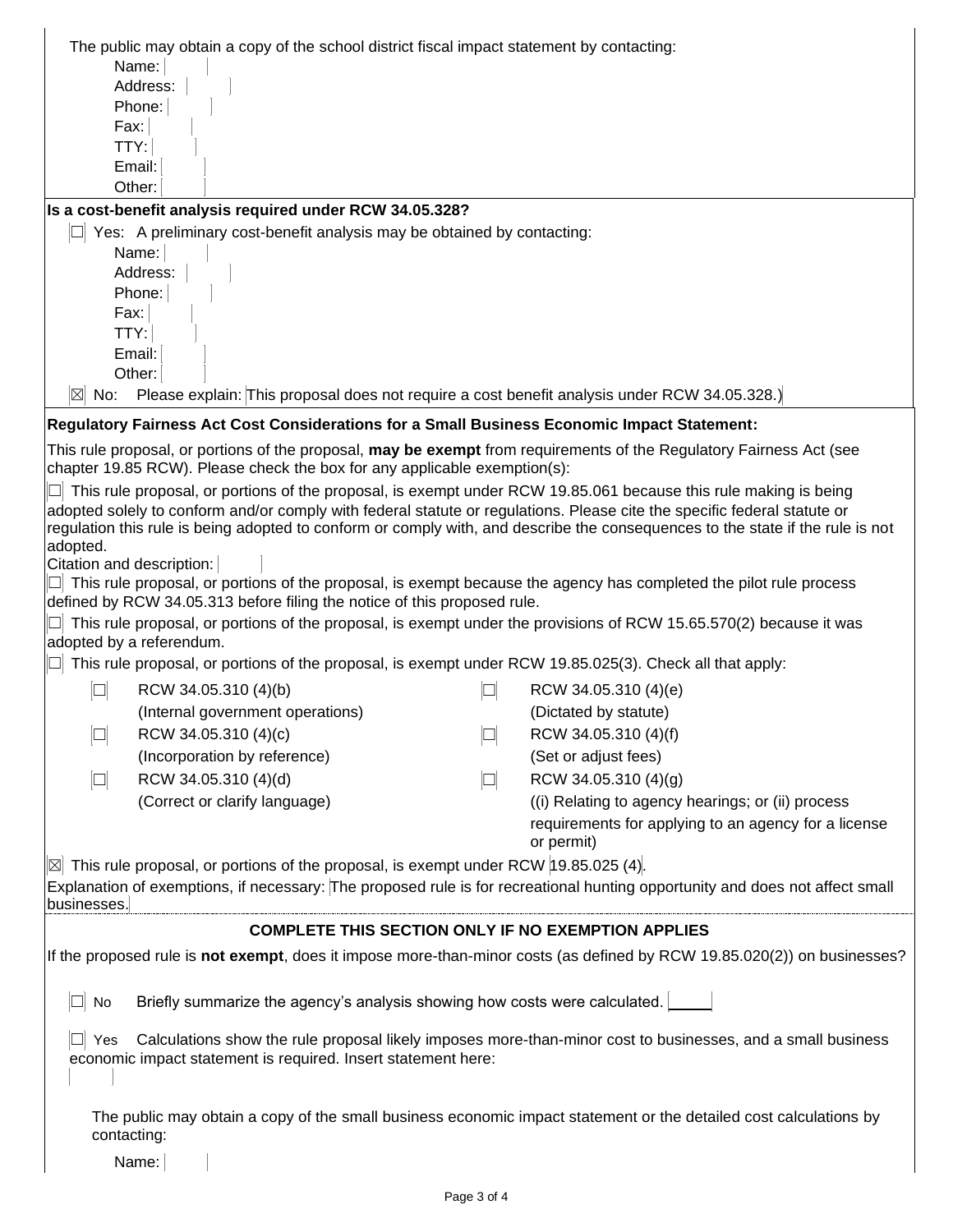| Address:<br>Phone:            |            |
|-------------------------------|------------|
| Fax:                          |            |
| TTY:<br>Email:                |            |
| Other:                        |            |
| Date: February 1, 2022        | Signature: |
| Name: Annie Szvetecz          |            |
| Title: WDFW Rules Coordinator |            |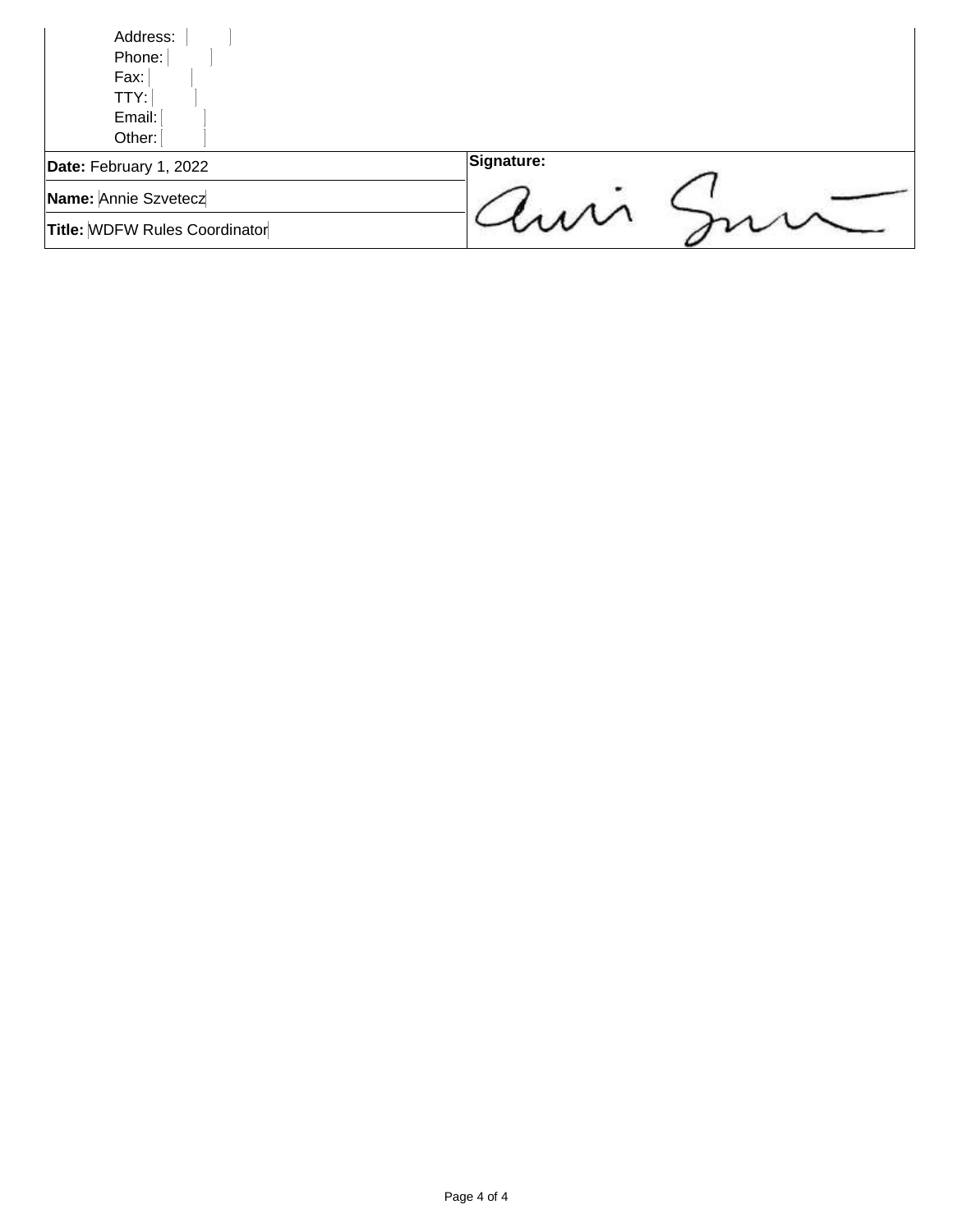AMENDATORY SECTION (Amending WSR 21-02-015, filed 12/28/20, effective 1/28/21)

**WAC 220-415-080 ((2021)) Spring black bear special permits.** It is unlawful to fail to comply with the provisions of this section. A violation of this section is punishable under RCW 77.15.410, 77.15.245, or 77.15.280, depending on the circumstances of the violation.

**Who May Apply:** Anyone with a valid Washington big game license, which includes black bear as a species option.

| <b>Hunt Name</b>  | <b>Hunt Area</b>                                              | <b>Permits</b>         | <b>Season Dates</b>                   |
|-------------------|---------------------------------------------------------------|------------------------|---------------------------------------|
| Sherman           | GMU 101 Note: Mandatory bear identification<br>test required. | 50                     | ((April 15)) May 1 -<br>June 15       |
| Kelly Hill        | GMU 105 Note: Mandatory bear identification<br>test required. | 50                     | $((April 15))$ May 1 -<br>June 15     |
| Douglas           | GMU 108 Note: Mandatory bear identification<br>test required. | 40                     | $((Apri+15))$ May 1 -<br>June 15      |
| Aladdin           | GMU 111 Note: Mandatory bear identification<br>test required. | 50                     | ((April 15)) May 1 -<br>June 15       |
| 49 Degrees North  | GMU 117 Note: Mandatory bear identification<br>test required. | 100                    | ((April 15)) May 1 -<br>June 15       |
| Huckleberry       | <b>GMU 121</b>                                                | 100                    | $((Apri+15))$ May 1 -<br>June 15      |
| <b>Blue Creek</b> | <b>GMU 154</b>                                                | 18                     | $((April 15))$ May 1 -<br>June 15     |
| Dayton            | <b>GMU 162</b>                                                | 18                     | ((April 15)) May 1 -<br>June 15       |
| Tucannon          | <b>GMU 166</b>                                                | 5                      | ((April 15)) May 1 -<br>June 15       |
| Wenaha            | <b>GMU 169</b>                                                | 60                     | $((April 15))$ May 1 -<br>June 15     |
| Mt. View          | <b>GMU 172</b>                                                | 24                     | $((April 15))$ May 1 -<br>June 15     |
| Lick Creek        | <b>GMU 175</b>                                                | 18                     | $((Apri+15))$ May 1 -<br>June 15      |
| Peola             | <b>GMU 178</b>                                                | 5                      | $((April 15))$ May 1 -<br>June 15     |
| Couse             | <b>GMU 181</b>                                                | 5                      | ((April 15)) May 1 -<br>June 15       |
| Grande Ronde      | <b>GMU 186</b>                                                | 5                      | ((April 15)) May 1 -<br>$\lim_{1}$ 15 |
| Kitsap            | <b>GMU 627</b>                                                | 5                      | $((Apri1.15))$ May 1 -<br>June 15     |
| Mason             | <b>GMU 633</b>                                                | 5                      | $((Apri+15))$ May 1 -<br>June 15      |
| <b>Bear River</b> | <b>GMU 681</b>                                                | 20                     | $((April 15))$ May 1 -<br>June 15     |
| Long Beach        | <b>GMU 684</b>                                                | $((\text{+}\theta))$ 6 | $((Apri1.15))$ May 1 -<br>June 15     |

**Hunt Areas, Permit Levels, and Season Dates for Each License Year:**